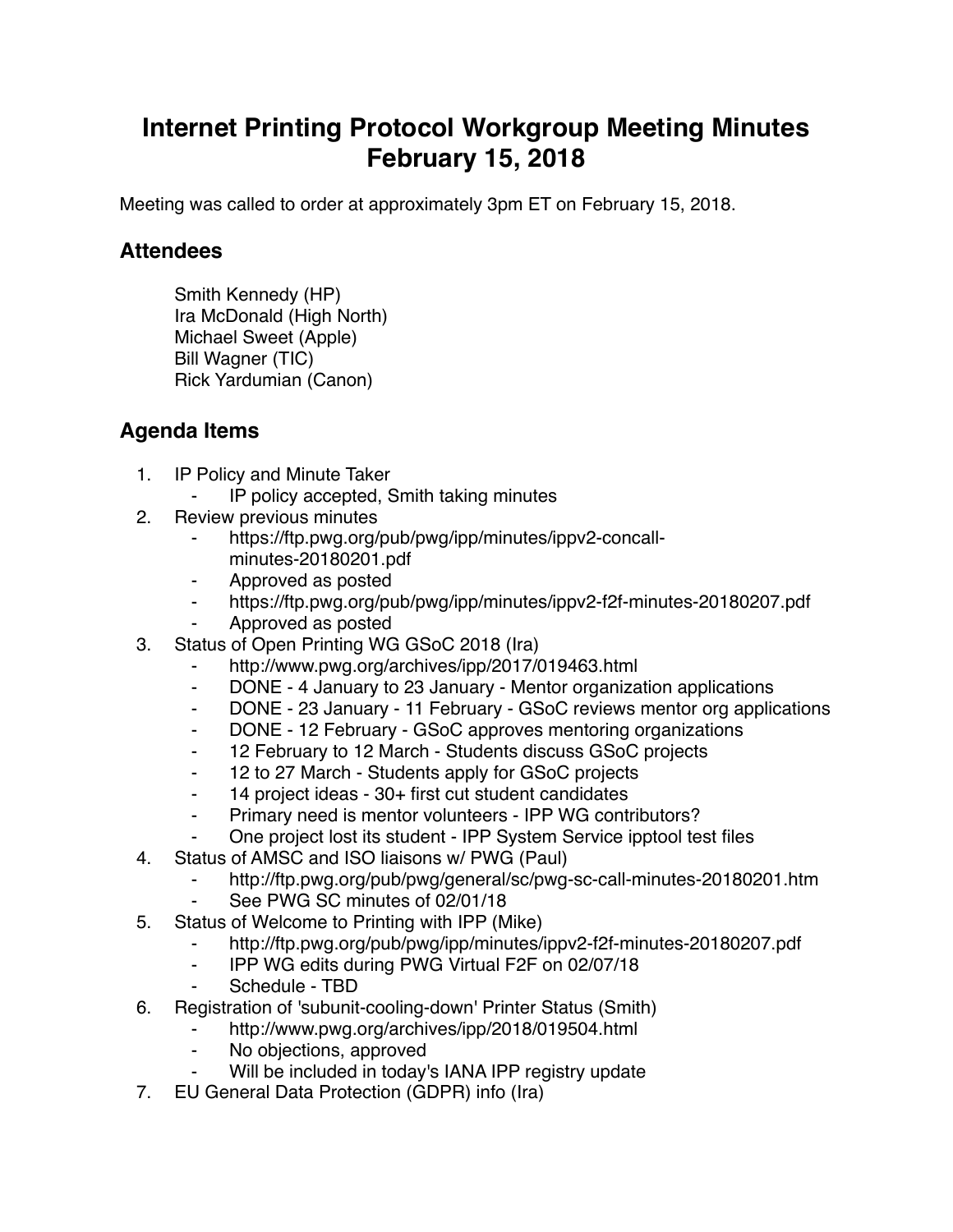- ⁃ http://www.pwg.org/archives/ipp/2018/019503.html
- ⁃ Discuss impact on IPP (protocol and usage)
- ⁃ Need to make sure mailing lists make it clear they operate under the PWG IP policy
- ⁃ GDPR FAQs point out that we should have a privacy policy URI attribute (for informed and explicit consent)
- Recent survey shows that more users care about security/privacy than convenience
	- https://www.techrepublic.com/article/ibm-security-report-securitynow-outweighs-convenience/
- 8. Status of IPP HTTP Authentication whitepaper (Smith)
	- ⁃ http://ftp.pwg.org/pub/pwg/ipp/whitepaper/tb-ippauth-20180123-rev.pdf
	- ⁃ Interim draft PWG Virtual F2F review on 02/08/18
	- Schedule TBD
- 9. Status of Job Save Password (Smith)
	- ⁃ https://ftp.pwg.org/pub/pwg/ipp/whitepaper/tb-savepassword-20180205 rev.pdf
	- Interim draft PWG Virtual F2F review on 02/07/18
	- Schedule TBD
- 10. Status of IPP Document Encryption (Smith)
	- https://ftp.pwg.org/pub/pwg/ipp/whitepaper/tb-doccrypt-20180205.pdf
	- ⁃ http://www.pwg.org/archives/ipp/2018/019497.html
	- Initial draft PWG Virtual F2F review on 02/07/18
	- Schedule TBD
- 11. Status of IPP System Service (Ira/Mike)
	- https://ftp.pwg.org/pub/pwg/ipp/wd/wd-ippsystem10-20180214-rev.pdf
	- ⁃ http://www.pwg.org/archives/ipp/2018/019475.html
	- ⁃ Prototype draft PWG Virtual F2F review on 02/07/18
	- Schedule prototype in "ippserver" Stable draft in Q2/Q3 2018
- 12. Review of IPP Private Attributes (Mike)
	- https://ftp.pwg.org/pub/pwg/ipp/wd/wd-ippprivacy10-20180207.pdf
	- ⁃ http://www.pwg.org/archives/ipp/2018/019499.html
	- ⁃ Initial draft PWG Virtual F2F discussion on 02/08/18
	- ⁃ Title: Change to "IPP Privacy Attributes v1.0 (PRIVACY)"
	- ⁃ Abstract: Mention Printer privacy policy attribute
		- Q: Should we keep these attributes read-only?
			- ⁃ If the purpose is to prevent admins from seeing private values, then no.
			- Just out-of-band (typically a config file or GUI), which means admin (locally)
			- A: Make them Description attributes (potentially settable), document security considerations, recommend against simple plain-text files
	- Section 1:
		- Rewrite as Printer Description attributes, potentially settable using Set-Printer-Attributes.
	- Section 3.1: complete this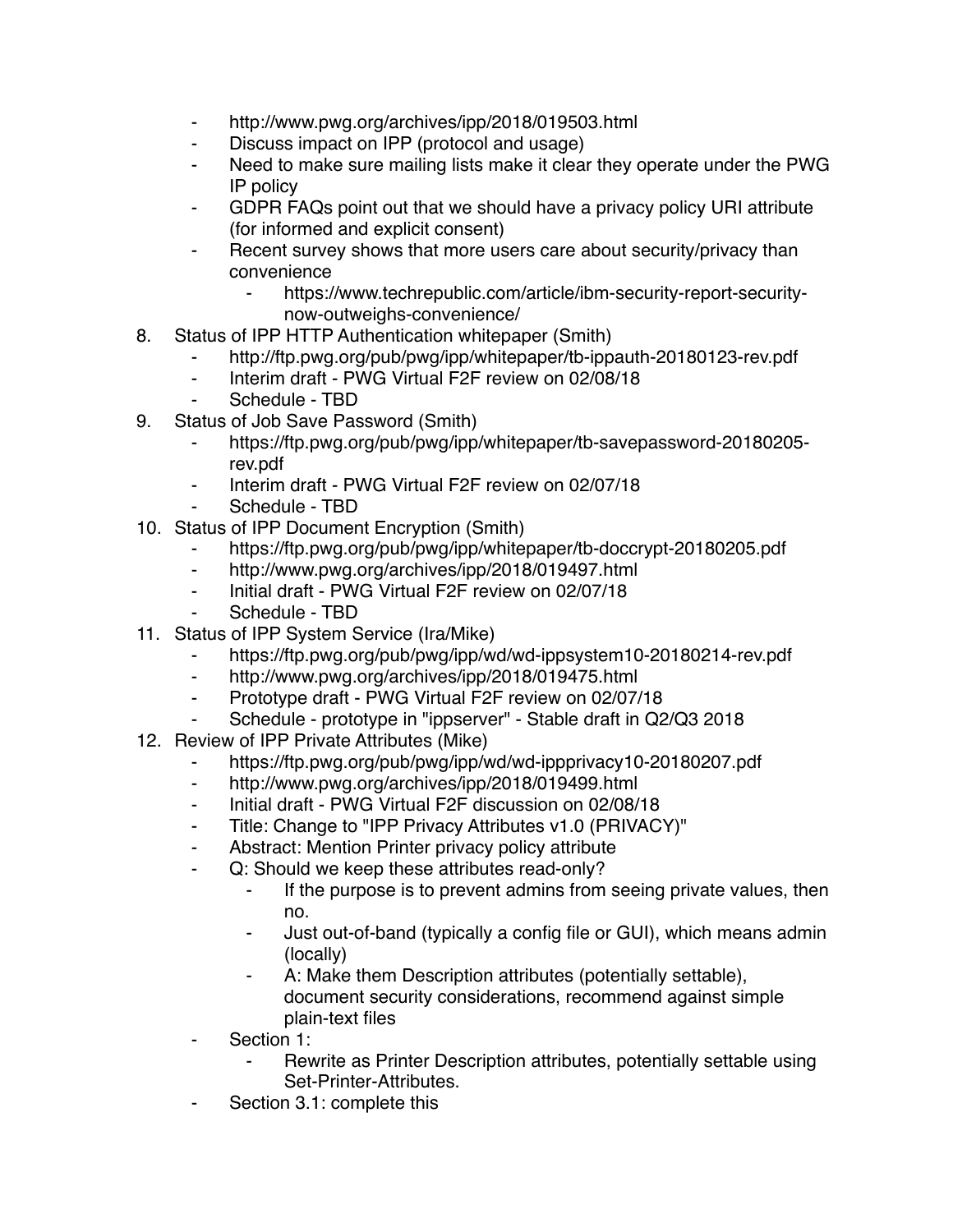- Section 4.1: Printer Description Attributes
- Section 4.1.1, 4.1.3, 4.1.5:
	- ⁃ "xxx-private-access" -> "xxx-privacy-scope"
	- ⁃ User (capitalized term)
	- ⁃ "specifies which CLASSES of Users"
	- Say a few words about "none", put none at the end (most restrictive)
	- ⁃ "keywords are defined from the least to the most restricted permitted Users"
- Section 4.1.2, 4.1.4, 4.1.6:
	- ⁃ "xxx-private-attributes" -> "xxx-privacy-attributes"
	- Line 136: Missing quote after "document-description"
	- New Section 4.1.7: "printer-privacy-policy-uri (uri)"
		- This REQUIRED attribute specifies a URL providing the Printer's privacy policy.
		- Talk about GDPR/others maybe for recommendations on content talk about what attributes are used for during printing, whether the data leaves the printer, etc.
- Section 7:
	- Make it clear that Set-Printer-Attributes should be appropriately restricted, only authorized admins, etc.
	- ⁃ Configuration values and job history should be protected at rest
- Section 8.1:
	- ⁃ Printer Description, not Status
	- ⁃ Add "printer-privacy-policy-uri" attribute
	- Rename other attributes accordingly.
- Section 8.2:
	- ⁃ Rename attributes accordingly
- Think about adding these to System Service (for Resources, Subscriptions, defaults for Documents and Jobs)
	- ⁃ xxx-private-scope-default, xxx-private-attributes-default for created printers
- 13. IPP Everywhere Printer Self-Certification 1.0 Update 3?
	- ⁃ Goals:
		- ⁃ Fix MSI package (release, not development DLLs Issue #23)
		- New ippfind and ipptool binaries from ippsample to address regex name bug (Issue #22)
	- ⁃ Action: Mike to update ippeveselfcert project with new ipptool/ippfind software/fixes
- 14. Review of IPP Everywhere 1.1 (Mike)
	- https://ftp.pwg.org/pub/pwg/ipp/wd/wd-ippeve11-20180209-rev.pdf
	- ⁃ http://www.pwg.org/archives/ipp/2018/019501.html
	- ⁃ Initial draft 02/09/18
	- ⁃ Did not get to this

## **Next Steps / Open Actions**